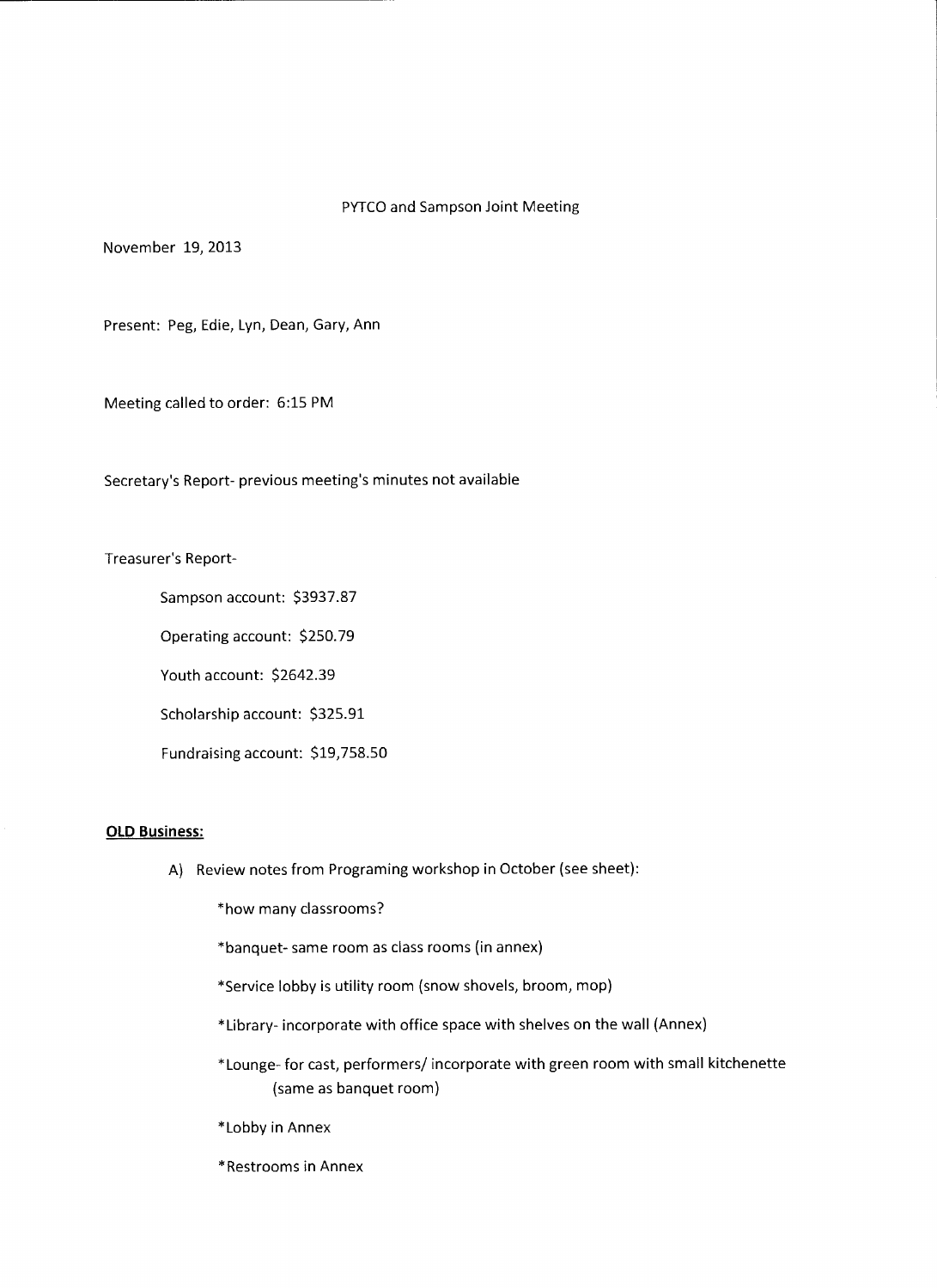- \*Box office in Annex
- \*Welcome space- could be banquet room or lobby depending on size of the group
- \*elevators- there is one in the lobby in front. We might need a service elevator in the back for sets etc.
- \*There needs to be a costume shop with a sewing machine (Basement of Annex). We could use the storage and move storage to the prop room
- \*Kiosk information in retail room
- \* Janitory and service and utility
- \*Covering for stage- the banquet room will open to the stage so we need to protect the stage floor
- \*Usage- add graduations and ceremonies (Scouts, 4H, Rotary) to list
- \*Furnishings- see sheet (orchestra pit: chairs, music stands, stand lights)

\*Annex:

Furnishing- costume

Coat room- take space from retail room

2<sup>nd</sup> floor of the Annex should be discussed between Katie Peterson and Jorje.

The theatre consultant from AVL Designs spoke with John Pallar about the Wagner and PYTCO plans- He would like assurance that there is truly a project here.

We need an asbestos survey and certificate.

B)Grants:

We have received 2 grants. \$5000 from the Community Foundation

\$2600 from the Landmark Society (to finish the architecture measurements and drawings)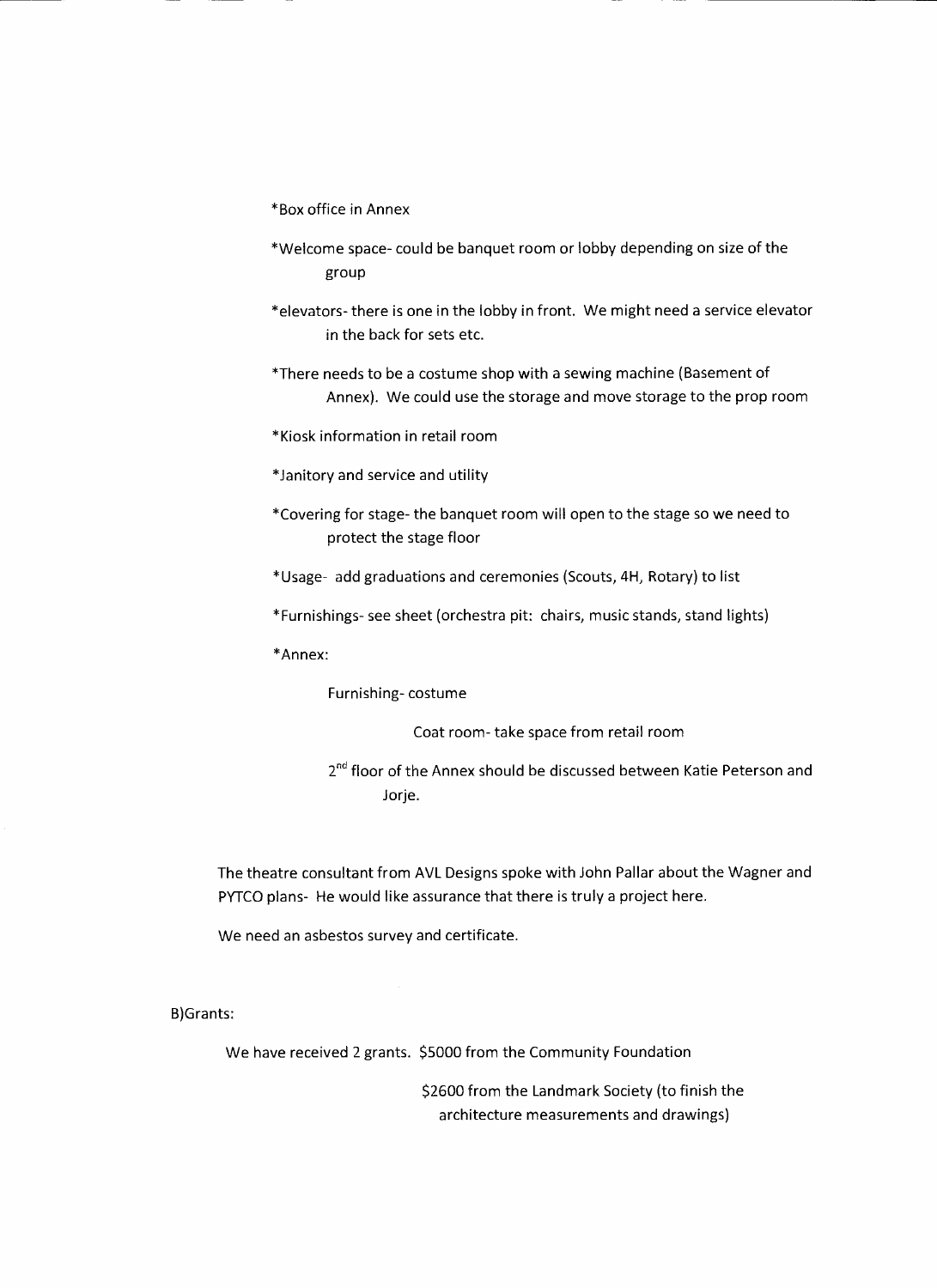C) Taxes-

Bailey and Carr charged us \$1500 to do our taxes last year. They are requesting payment. The payment will need to come out of the Sampson Account. Ann motioned to pay \$1500 out of the Sampson account. Gary seconded. Approved

## **NEW BUSINESS:**

**1)** Donations:

We have received a \$100 donation from the "Whatsoever Club" for the Sampson Theatre. Ann will write a Thank You note and get it to them.

Keuka Quilters have contacted us and would like make and donate a quilt that we could raffle off. We would sell tickets along with them. They start making it after Christmas and the raffle would be in the fall. Ann will keep us up to date.

## 2) Star Shine:

We are sponsoring Abby Blauvelt for Miss Penn Yan. Ray will be her escourt.

From 5-9PM we will have the Sampson open for tours. We will dress up like Dickensen characters and sell refreshments. Lyn will be in charge of concessions. No charge for the tours. We will be excepting donations.

3) Fundraisers for the Sampson:

Lyn suggested that we try to get a famous psychic to come do walk throughs. We could sell tickets to attend a walk through/reading. Lyn will write a letter to Tereasa from TLC and Ileen will contact her friend Chip Coffey.

4) Memorandum of understanding (see sheet)

It is not a legal document. It is more of a good faith agreement that we are going to work together with Keuka College.

We need to clarify "internship"- ls it paid?

We need to clarify "free or priority student access"